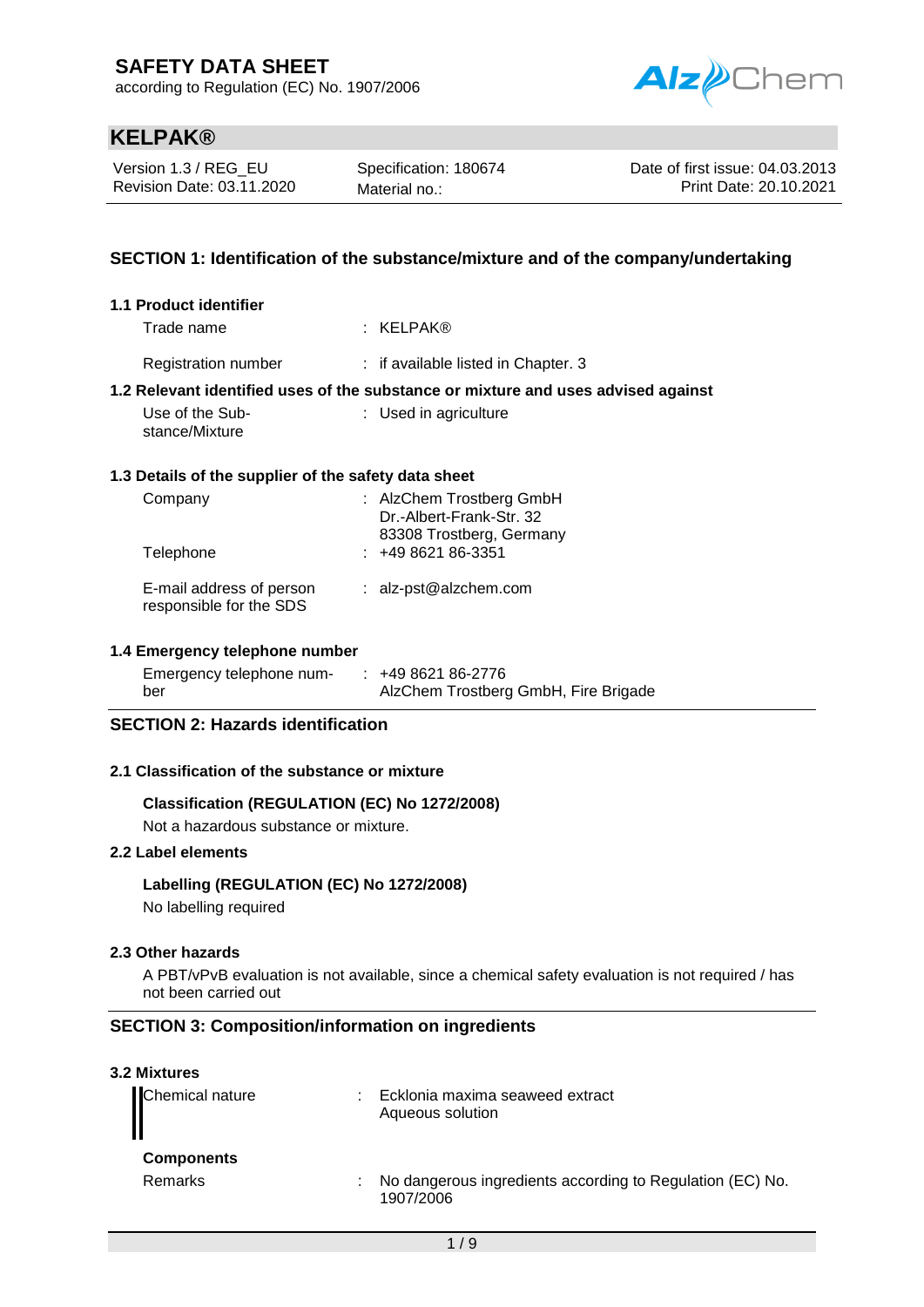according to Regulation (EC) No. 1907/2006



## **KELPAK®**

Version 1.3 / REG\_EU Revision Date: 03.11.2020 Specification: 180674 Material no.:

Date of first issue: 04.03.2013 Print Date: 20.10.2021

## **SECTION 4: First aid measures**

| 4.1 Description of first aid measures |  |                                                                                                     |  |
|---------------------------------------|--|-----------------------------------------------------------------------------------------------------|--|
| General advice                        |  | Seek medical advice in case of symptoms caused by eye or<br>skin contact, inhalation or swallowing. |  |
| If inhaled                            |  | $\therefore$ See that there is fresh air.                                                           |  |
| In case of skin contact               |  | : Wash off with soap and water.                                                                     |  |
| In case of eye contact                |  | : Rinse thoroughly with plenty of water, also under the eyelids.                                    |  |
| If swallowed                          |  | : Clean mouth with water and drink afterwards plenty of water.                                      |  |
|                                       |  | 4.2 Most important symptoms and effects, both acute and delayed                                     |  |
| <b>Risks</b>                          |  | : None known.                                                                                       |  |
|                                       |  | 4.3 Indication of any immediate medical attention and special treatment needed                      |  |
| Treatment                             |  | No hazards which require special first aid measures.                                                |  |

## **SECTION 5: Firefighting measures**

#### **5.1 Extinguishing media**

Suitable extinguishing media : Water spray, foam, CO2, dry powder.

#### **5.2 Special hazards arising from the substance or mixture**

Hazardous combustion prod-: Carbon oxides ucts

#### **5.3 Advice for firefighters**

| Special protective equipment<br>for firefighters | In the case of fire, wear respiratory protective equipment in-<br>dependent of surrounding air and chemical protective suit. |
|--------------------------------------------------|------------------------------------------------------------------------------------------------------------------------------|
| Further information                              | : The product itself does not burn.                                                                                          |

## **SECTION 6: Accidental release measures**

|                      | 6.1 Personal precautions, protective equipment and emergency procedures |
|----------------------|-------------------------------------------------------------------------|
| Personal precautions | Wear personal protective equipment; see section 8.                      |

#### **6.2 Environmental precautions**

| Environmental precautions | Do not allow uncontrolled discharge of product into the envi- |
|---------------------------|---------------------------------------------------------------|
|                           | ronment.                                                      |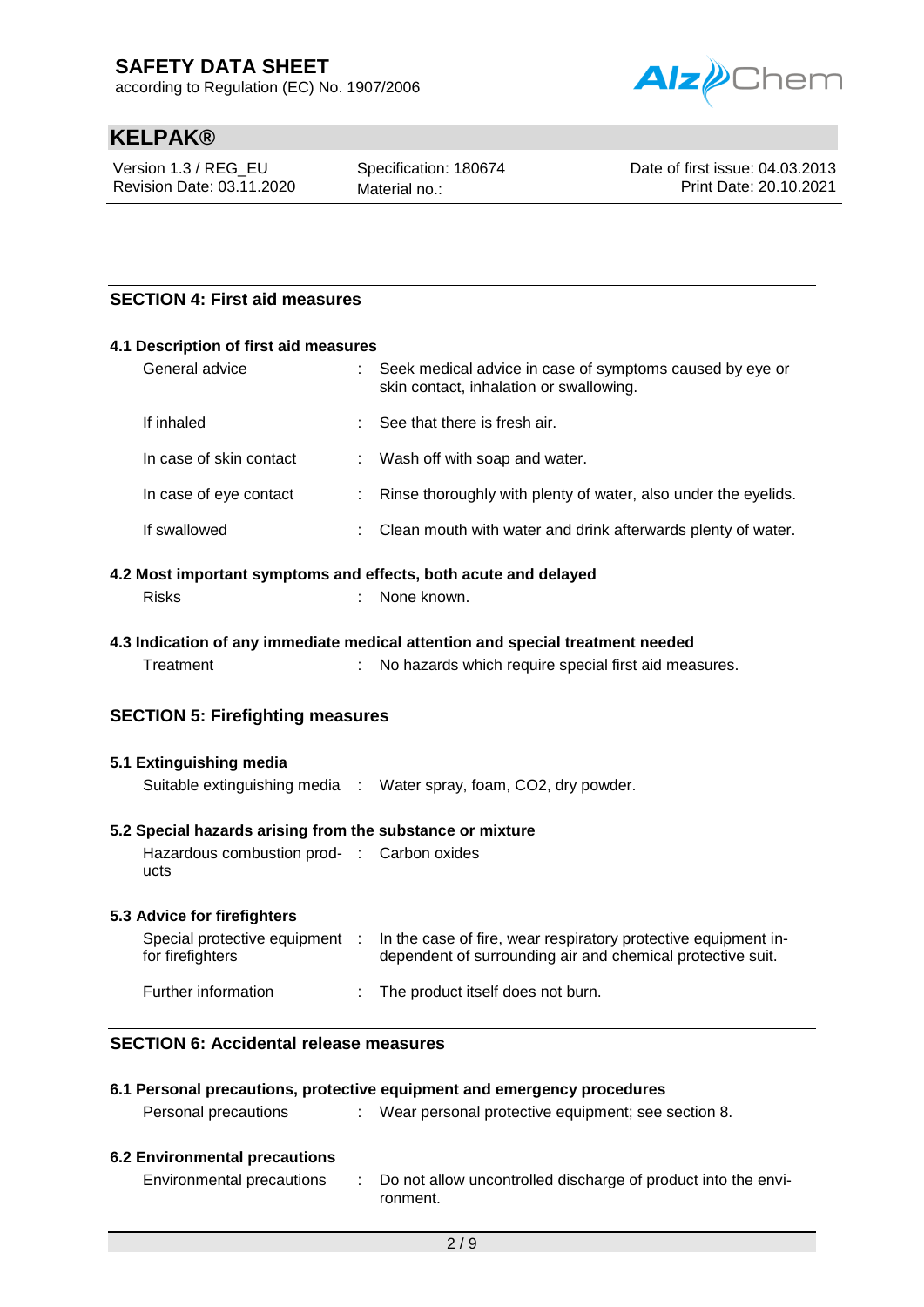according to Regulation (EC) No. 1907/2006



## **KELPAK®**

Version 1.3 / REG\_EU Revision Date: 03.11.2020 Specification: 180674 Material no.:

Date of first issue: 04.03.2013 Print Date: 20.10.2021

## **6.3 Methods and material for containment and cleaning up**

Methods for cleaning up : Absorb with liquid-binding material, e. g.: diatomaceous earth, sand, universal binder Keep in suitable, closed containers for disposal. Flush with water.

## **6.4 Reference to other sections**

For disposal considerations see section 13.

## **SECTION 7: Handling and storage**

#### **7.1 Precautions for safe handling**

| Advice on safe handling                            | Open drum carefully as content may be under pressure.                                                                                                                                                                                                                                       |
|----------------------------------------------------|---------------------------------------------------------------------------------------------------------------------------------------------------------------------------------------------------------------------------------------------------------------------------------------------|
| Advice on protection against<br>fire and explosion | No special precautions required.                                                                                                                                                                                                                                                            |
| Hygiene measures                                   | Avoid contact with skin and eyes. Take off clothing and shoes<br>contaminated with product. Clean before reuse. Do not eat,<br>drink or smoke while working. Wash hands, and/or face before<br>breaks and when workday is finished. Keep away from food,<br>drink and animal feedingstuffs. |

## **7.2 Conditions for safe storage, including any incompatibilities**

| Requirements for storage<br>areas and containers                               | Store in original container. Keep in a cool place. Protect from<br>heat and exposure to direct sunlight |
|--------------------------------------------------------------------------------|---------------------------------------------------------------------------------------------------------|
| Storage class (TRGS 510)                                                       | 12, Non Combustible Liquids                                                                             |
|                                                                                | 36 Months                                                                                               |
| Storage period : 36 Months<br>Recommended storage tem- : 0 - 40 °C<br>perature |                                                                                                         |

## **7.3 Specific end use(s)**

Specific use(s) : We are unaware of any specific end uses which go beyond the data reported in Section 1.

## **SECTION 8: Exposure controls/personal protection**

## **8.1 Control parameters**

None known.

## **8.2 Exposure controls**

## **Personal protective equipment**

Eye protection : recommended (protective goggles)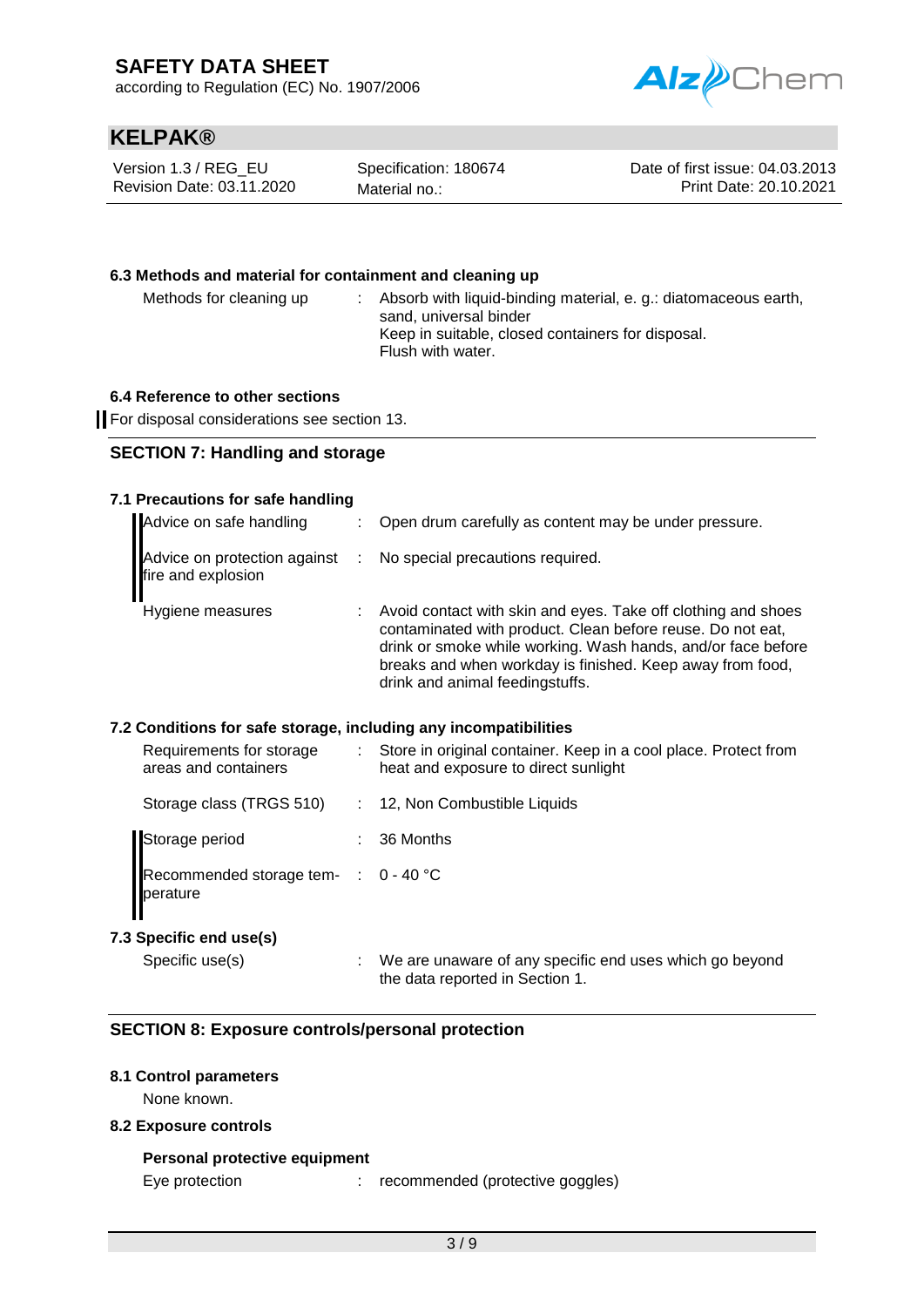according to Regulation (EC) No. 1907/2006



## **KELPAK®**

| Version 1.3 / REG EU      | Specification: 180674 | Date of first issue: 04.03.2013 |
|---------------------------|-----------------------|---------------------------------|
| Revision Date: 03.11.2020 | Material no.:         | Print Date: 20.10.2021          |
|                           |                       |                                 |

## Hand protection

| Remarks                  | : not required Recommended e.g. rubber gloves |
|--------------------------|-----------------------------------------------|
| Skin and body protection | : not required                                |
| Respiratory protection   | : not required under normal use               |

## **SECTION 9: Physical and chemical properties**

## **9.1 Information on basic physical and chemical properties**

| Appearance                          |    | Aqueous solution                    |
|-------------------------------------|----|-------------------------------------|
| Colour                              |    | slightly brown                      |
| Odour                               |    | faint, characteristic (algae)       |
| рH                                  |    | $: 4.0 - 4.6$                       |
| Melting point/range                 |    | No data available                   |
| Boiling point/boiling range         |    | : 101 °C                            |
| Flash point                         | ÷  | No ignition up to the boiling point |
| Density                             | t. | $1,01 - 1,03$ g/cm3                 |
| Solubility(ies)<br>Water solubility | t. | soluble                             |
| Auto-ignition temperature           | t. | non ignitible                       |
| <b>Explosive properties</b>         |    | not applicable                      |
| Oxidizing properties                |    | not applicable                      |

## **9.2 Other information**

no data available

## **SECTION 10: Stability and reactivity**

## **10.1 Reactivity**

See section 10.3

#### **10.2 Chemical stability**

Stable under recommended storage conditions.

## **10.3 Possibility of hazardous reactions**

Hazardous reactions : None known.

#### **10.4 Conditions to avoid**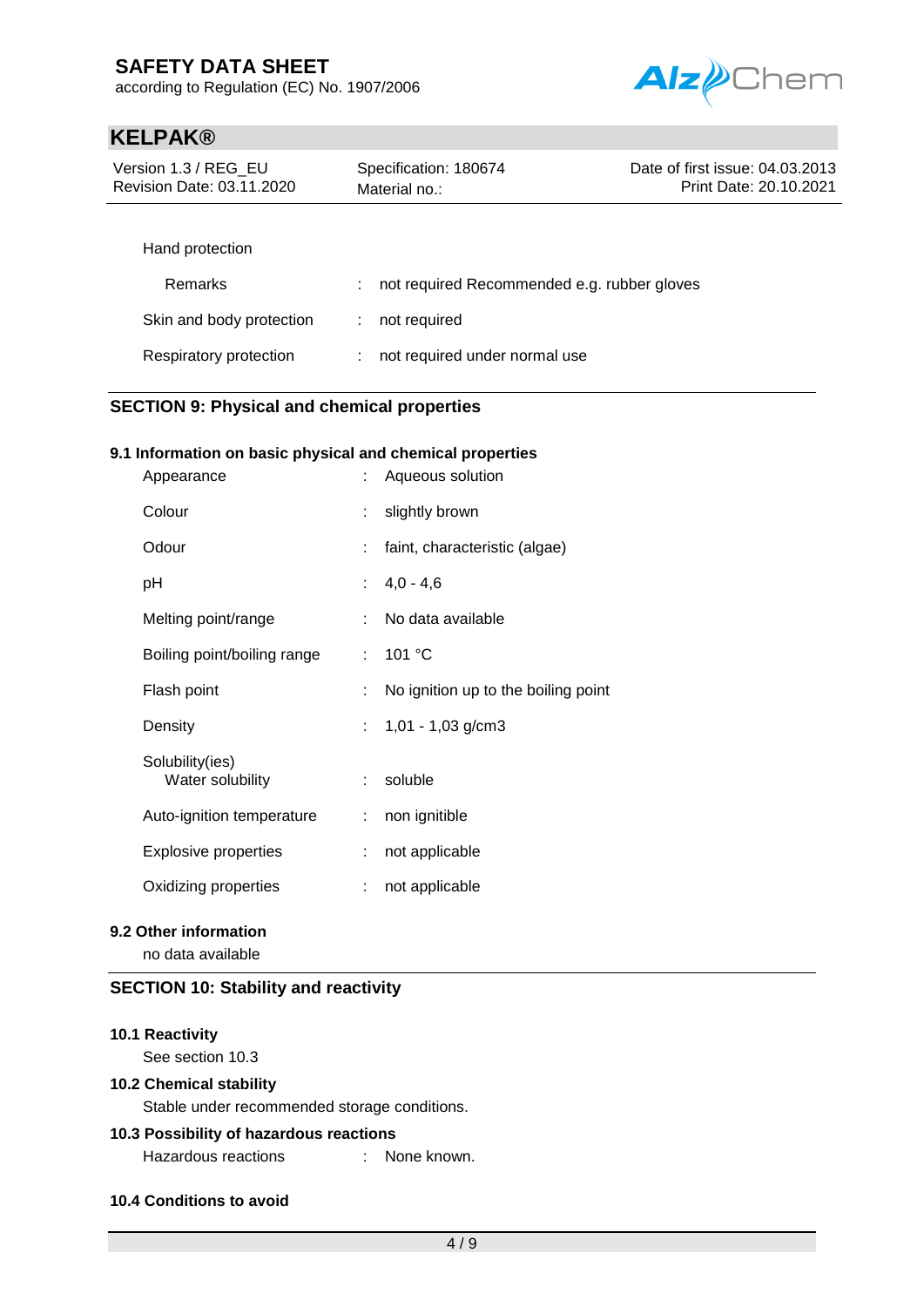according to Regulation (EC) No. 1907/2006



# **KELPAK®**

| Version 1.3 / REG EU      |
|---------------------------|
| Revision Date: 03.11.2020 |

Specification: 180674 Material no.:

Date of first issue: 04.03.2013 Print Date: 20.10.2021

| Conditions to avoid | : Protect from frost, heat and sunlight. |
|---------------------|------------------------------------------|
|                     |                                          |

#### **10.5 Incompatible materials** Materials to avoid

| : Strong bases          |
|-------------------------|
| Strong oxidizing agents |

## **10.6 Hazardous decomposition products**

Hazardous decomposition products formed under fire conditions. see section 5

## **SECTION 11: Toxicological information**

## **11.1 Information on toxicological effects**

#### **Acute toxicity**

## **Product:**

| Acute oral toxicity       | : LD50 (Rat): $>$ 5600 mg/kg<br>Remarks: literature  |
|---------------------------|------------------------------------------------------|
| Acute inhalation toxicity | : $LC50$ (Rat): $> 5,92$ mg/l<br>Remarks: literature |
| Acute dermal toxicity     | : LD50 (Rat): $> 8600$ mg/kg<br>Remarks: literature  |

## **Skin corrosion/irritation**

## **Product:**

| Species | : Rabbit           |
|---------|--------------------|
| Result  | $:$ not irritating |
| Remarks | : literature       |

## **Serious eye damage/eye irritation**

#### **Product:**

| <b>Species</b> | : Rabbit           |
|----------------|--------------------|
| Result         | $:$ not irritating |
| Remarks        | : literature       |

## **STOT - single exposure**

## **Product:**

Remarks : no data available

## **STOT - repeated exposure**

## **Product:**

Remarks : no data available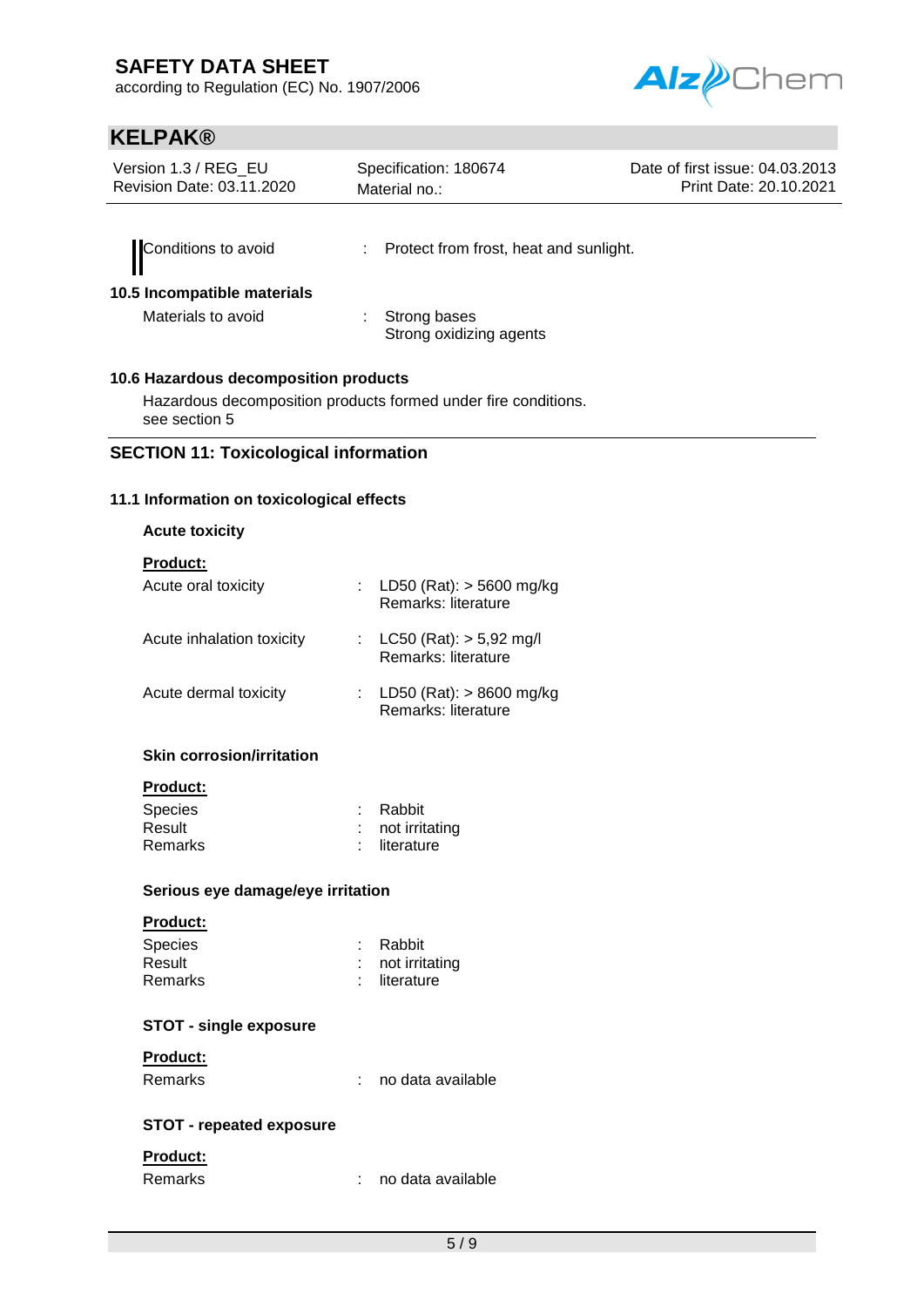according to Regulation (EC) No. 1907/2006



# **KELPAK®**

| Version 1.3 / REG_EU<br>Revision Date: 03.11.2020       | Specification: 180674<br>Material no.: |                                                                                                                           | Date of first issue: 04.03.2013<br>Print Date: 20.10.2021 |
|---------------------------------------------------------|----------------------------------------|---------------------------------------------------------------------------------------------------------------------------|-----------------------------------------------------------|
|                                                         |                                        |                                                                                                                           |                                                           |
| <b>Further information</b>                              |                                        |                                                                                                                           |                                                           |
| Product:                                                |                                        |                                                                                                                           |                                                           |
| Remarks                                                 |                                        | No additional toxicological data are available.                                                                           |                                                           |
| <b>SECTION 12: Ecological information</b>               |                                        |                                                                                                                           |                                                           |
| 12.1 Toxicity                                           |                                        |                                                                                                                           |                                                           |
| Product:                                                |                                        |                                                                                                                           |                                                           |
| Toxicity to fish                                        | ÷.                                     | LC50 (Cyprinus carpio (Carp)): > 1000 mg/l<br>Exposure time: 96 h<br>Remarks: literature                                  |                                                           |
| Toxicity to daphnia and other<br>aquatic invertebrates  | $\sim 100$                             | EC50 (Daphnia magna (Water flea)): > 1000 mg/l<br>Exposure time: 48 h<br>Remarks: literature                              |                                                           |
| Toxicity to algae/aquatic<br>plants                     |                                        | $IC50: > 100$ mg/l<br>Exposure time: 72 h<br>Remarks: literature                                                          |                                                           |
| Toxicity to soil dwelling or-<br>ganisms                | ÷.                                     | > 1000 mg/kg<br>Exposure time: 14 d<br>Species: Eisenia fetida (earthworms)<br>Remarks: literature                        |                                                           |
| <b>Ecotoxicology Assessment</b>                         |                                        |                                                                                                                           |                                                           |
| Acute aquatic toxicity                                  |                                        | Based on available data, the classification criteria are not met.                                                         |                                                           |
| Chronic aquatic toxicity                                | ÷                                      | Based on available data, the classification criteria are not met.                                                         |                                                           |
| 12.2 Persistence and degradability<br>no data available |                                        |                                                                                                                           |                                                           |
| 12.3 Bioaccumulative potential                          |                                        |                                                                                                                           |                                                           |
| Product:                                                |                                        |                                                                                                                           |                                                           |
| Bioaccumulation                                         |                                        | Remarks: Not to be expected.                                                                                              |                                                           |
| 12.4 Mobility in soil<br>no data available              |                                        |                                                                                                                           |                                                           |
| 12.5 Results of PBT and vPvB assessment                 |                                        |                                                                                                                           |                                                           |
| Product:<br>Assessment                                  |                                        | A PBT/vPvB evaluation is not available, since a chemical<br>safety evaluation is not required / has not been carried out. |                                                           |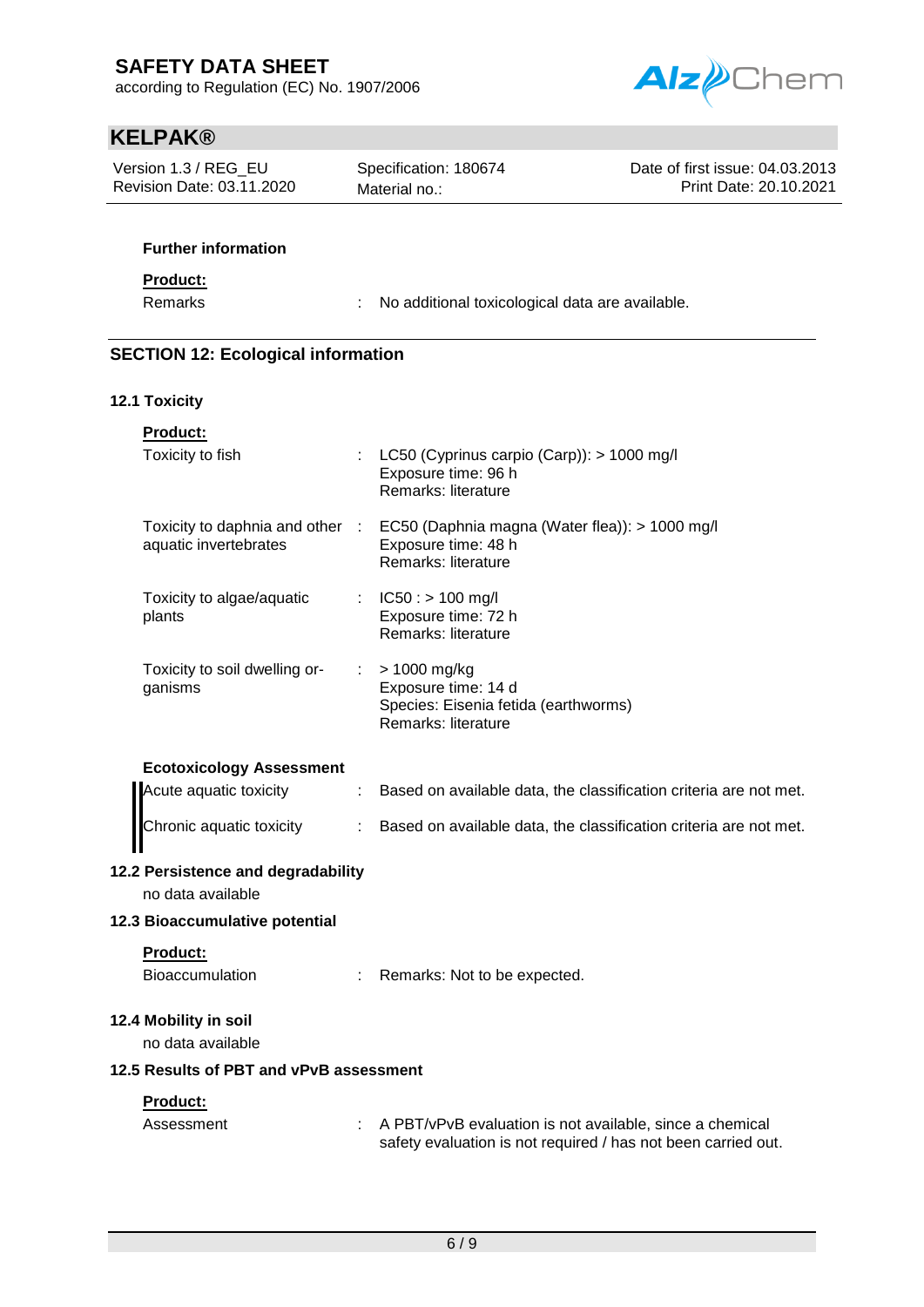according to Regulation (EC) No. 1907/2006



# **KELPAK®**

| Version 1.3 / REG EU      |
|---------------------------|
| Revision Date: 03.11.2020 |

Specification: 180674 Material no.:

Date of first issue: 04.03.2013 Print Date: 20.10.2021

## **12.6 Other adverse effects**

## **Product:**

Additional ecological information : No further ecotoxicological data are available.

## **SECTION 13: Disposal considerations**

| 13.1 Waste treatment methods |                                                                                                                                                       |
|------------------------------|-------------------------------------------------------------------------------------------------------------------------------------------------------|
| Product                      | Must be brought to an adequate waste treatment facility, in<br>conformity with applicable waste disposal regulations.                                 |
| Contaminated packaging       | : Packaging, that can not be reused after cleaning must be<br>disposed or recycled in accordance with all federal, national<br>and local regulations. |

## **SECTION 14: Transport information**

## **14.1 UN number**

Not regulated as a dangerous good

## **14.2 UN proper shipping name**

Not regulated as a dangerous good

## **14.3 Transport hazard class(es)**

Not regulated as a dangerous good

## **14.4 Packing group**

| Remarks                        | Not classified as dangerous in the meaning of transport regu-<br>lations.                                      |
|--------------------------------|----------------------------------------------------------------------------------------------------------------|
| <b>ADR</b>                     | Not regulated as a dangerous good                                                                              |
| <b>RID</b>                     | Not regulated as a dangerous good                                                                              |
| <b>IMDG</b><br>Remarks         | Not regulated as a dangerous good<br>Not classified as dangerous in the meaning of transport regu-<br>lations. |
| <b>IATA (Cargo)</b><br>Remarks | Not regulated as a dangerous good<br>Not classified as dangerous in the meaning of transport regu-<br>lations. |
| <b>IATA (Passenger)</b>        | Not regulated as a dangerous good                                                                              |

## **14.5 Environmental hazards**

Not regulated as a dangerous good

## **14.6 Special precautions for user**

Remarks : Not classified as dangerous in the meaning of transport regulations.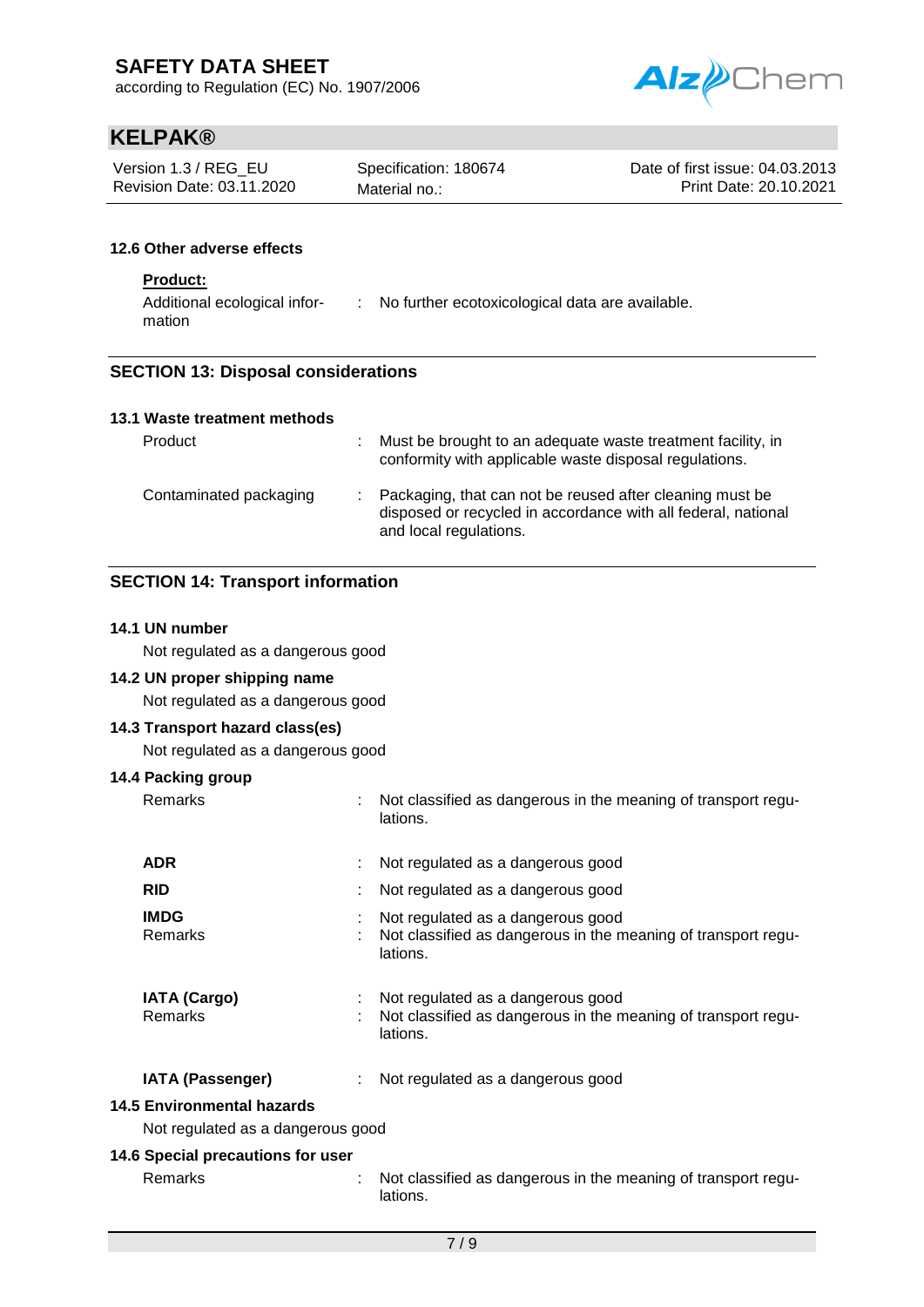according to Regulation (EC) No. 1907/2006



# **KELPAK®**

Version 1.3 / REG\_EU Revision Date: 03.11.2020 Specification: 180674 Material no.:

Date of first issue: 04.03.2013 Print Date: 20.10.2021

## **14.7 Transport in bulk according to Annex II of Marpol and the IBC Code**

Not applicable for product as supplied.

## **SECTION 15: Regulatory information**

**15.1 Safety, health and environmental regulations/legislation specific for the substance or mixture**

## **15.2 Chemical safety assessment**

No substance safety assessment is required for this product.

## **SECTION 16: Other information**

#### **Full text of other abbreviations**

ADN - European Agreement concerning the International Carriage of Dangerous Goods by Inland Waterways; ADR - European Agreement concerning the International Carriage of Dangerous Goods by Road; AICS - Australian Inventory of Chemical Substances; ASTM - American Society for the Testing of Materials; bw - Body weight; CLP - Classification Labelling Packaging Regulation; Regulation (EC) No 1272/2008; CMR - Carcinogen, Mutagen or Reproductive Toxicant; DIN - Standard of the German Institute for Standardisation; DSL - Domestic Substances List (Canada); ECHA - European Chemicals Agency; EC-Number - European Community number; ECx - Concentration associated with x% response; ELx - Loading rate associated with x% response; EmS - Emergency Schedule; ENCS - Existing and New Chemical Substances (Japan); ErCx - Concentration associated with x% growth rate response; GHS - Globally Harmonized System; GLP - Good Laboratory Practice; IARC - International Agency for Research on Cancer; IATA - International Air Transport Association; IBC - International Code for the Construction and Equipment of Ships carrying Dangerous Chemicals in Bulk; IC50 - Half maximal inhibitory concentration; ICAO - International Civil Aviation Organization; IECSC - Inventory of Existing Chemical Substances in China; IMDG - International Maritime Dangerous Goods; IMO - International Maritime Organization; ISHL - Industrial Safety and Health Law (Japan); ISO - International Organisation for Standardization; KECI - Korea Existing Chemicals Inventory; LC50 - Lethal Concentration to 50 % of a test population; LD50 - Lethal Dose to 50% of a test population (Median Lethal Dose); MARPOL - International Convention for the Prevention of Pollution from Ships; n.o.s. - Not Otherwise Specified; NO(A)EC - No Observed (Adverse) Effect Concentration; NO(A)EL - No Observed (Adverse) Effect Level; NOELR - No Observable Effect Loading Rate; NZIoC - New Zealand Inventory of Chemicals; OECD - Organization for Economic Co-operation and Development; OPPTS - Office of Chemical Safety and Pollution Prevention; PBT - Persistent, Bioaccumulative and Toxic substance; PICCS - Philippines Inventory of Chemicals and Chemical Substances; (Q)SAR - (Quantitative) Structure Activity Relationship; REACH - Regulation (EC) No 1907/2006 of the European Parliament and of the Council concerning the Registration, Evaluation, Authorisation and Restriction of Chemicals; RID - Regulations concerning the International Carriage of Dangerous Goods by Rail; SADT - Self-Accelerating Decomposition Temperature; SDS - Safety Data Sheet; SVHC - Substance of Very High Concern; TCSI - Taiwan Chemical Substance Inventory; TRGS - Technical Rule for Hazardous Substances; TSCA - Toxic Substances Control Act (United States); UN - United Nations; vPvB - Very Persistent and Very Bioaccumulative

#### **Further information**